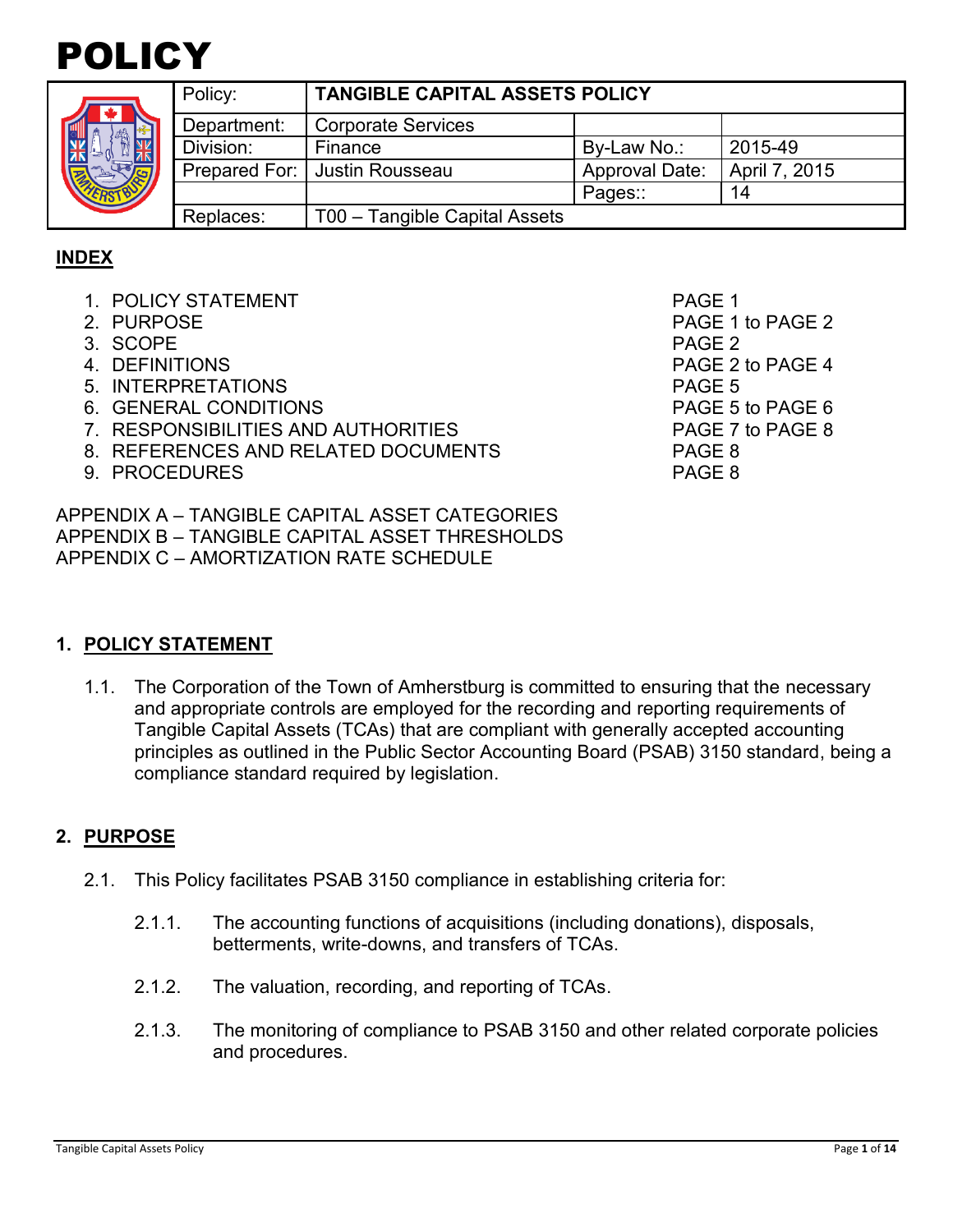- 2.2. This policy provides overall direction for the capitalization of assets. This policy enables Administration to make consistent and sound decisions and plan ahead for future needs.
- 2.3. This Policy intends to provide the public with confidence in our accounting and financial reporting processes.

# **3. SCOPE**

- 3.1. This policy applies to all Town of Amherstburg departments, agencies and boards funded by the Town of Amherstburg, in whole or in part, or whose governing body contains Town of Amherstburg representation and whose financial transactions are accounted for within the Town's financial systems.
- 3.2. This policy shall be reviewed every two years from the date it becomes effective, and/or sooner at the discretion of the Director of Financial Service/Treasurer.

# **4. DEFINITIONS**

- 4.1. **Amortization** is the accounting process of allocating the cost less the residual value of a tangible capital asset to operating periods as an expense over its useful life in a rational and systematic manner appropriate to its nature and use.
- 4.2. **Betterment** is a cost incurred to enhance the service potential of a tangible capital asset. Betterments increase service potential and may or may not increase the remaining useful life of the tangible capital asset. Such expenditures would be added to the tangible capital asset's costs.
- 4.3. **Chief Administrative Officer (CAO)** is the Chief Administrative Officer for the Corporation of the Town of Amherstburg.
- 4.4. **Corporation** is the Corporation of the Town of Amherstburg.
- 4.5. **Cost of TCA** is the gross amount of consideration given up to acquire, construct, develop or better a tangible capital asset. This includes all costs attributable to the asset's acquisition, construction, development or betterment, including installing the asset at the location and in the condition necessary for its intended use. The cost of a contributed tangible capital asset, including a tangible capital asset in lieu of a developer charge, is considered to be equal to its fair value at the date of the contribution. Capital grants would not be netted against the cost of the related tangible capital asset. The cost of a leased tangible capital asset is determined in accordance with Public Sector Guideline PSG-2 Leased Tangible Capital Assets.

Included in the cost of TCA are:

- a. Temporary financing incurred during the construction of an asset.
- b. Costs of internal staff seconded to a project which results in a TCA, where their regular duties are backfilled.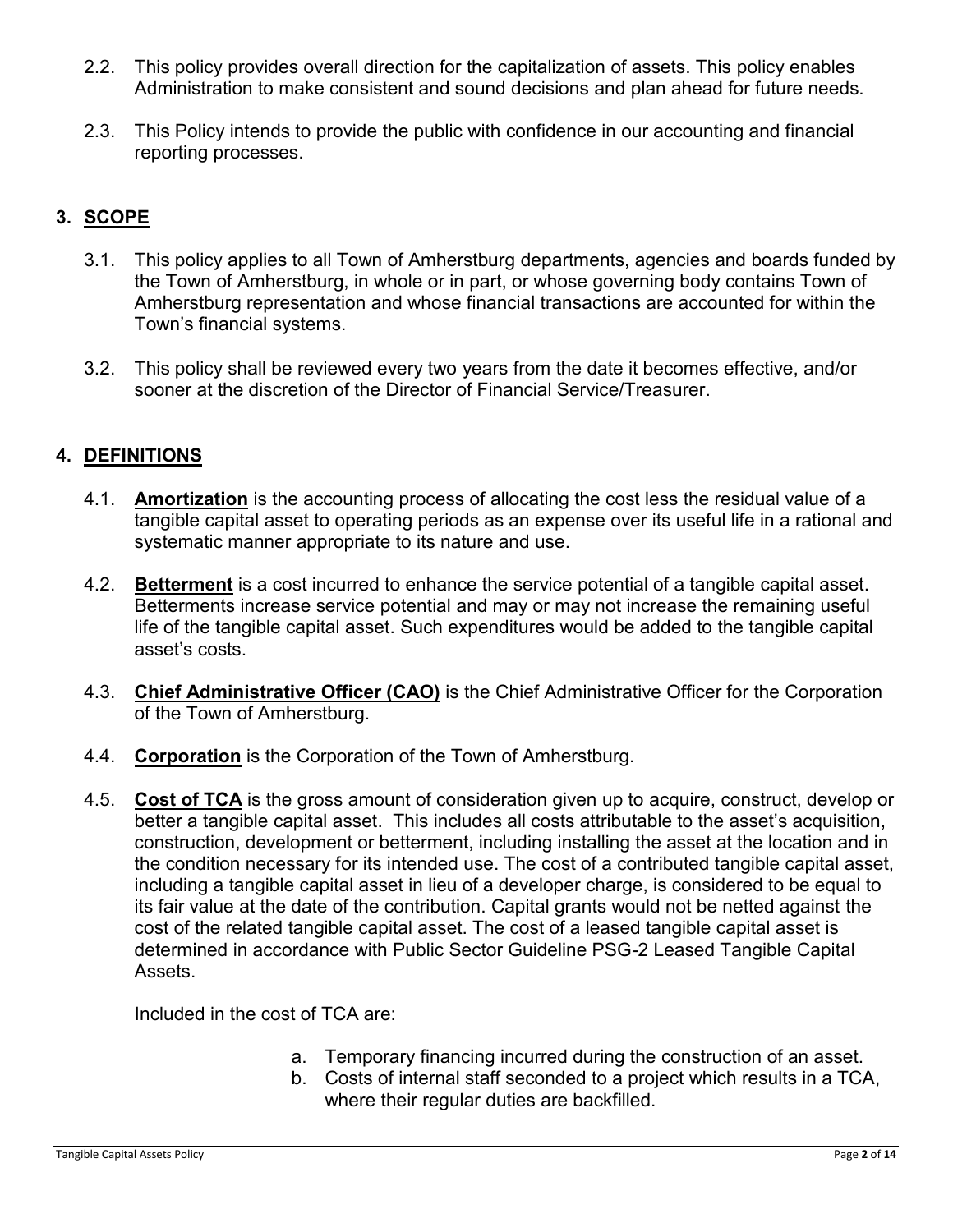- c. Development charges and permits.
- d. Legal and professional costs
- e. Costs of internal staff whose primary duties are to provide services relating to capital projects. Costs of staff that are assigned to participate in projects as part of their normal range of duties and who are not specifically seconded and backfilled would not be included in cost of TCA. These overhead type costs are not only included in the cost of a capital project in the event that external funding of the project allows for their recovery, they will be recorded in a separate general ledger account and excluded from the cost of the TCA.
- f. All non-recoverable taxes.
- 4.6. **Council** refers to the current elected Council for the Corporation of the Town of Amherstburg. This includes, as an entirety, the Mayor, Deputy Mayor and Councillors.
- 4.7. **Disposal** is the processes involved in the removal of the TCA from use and from the TCA sub-ledger subsequent to:
	- a. Donation
	- b. Sale
	- c. Abandonment
	- d. Destruction
- 4.8. **Director** is the person responsible for direction and operational control of a division as defined on the Town's organizational structure.
- 4.9. **Fair Value** is defined in accounting standards as the amount for which an asset could be exchanged or a liability settled, between knowledgeable and willing parties in an arm's length transaction where either party is under no compulsion to act.
- 4.10. **Half-Year Rule** is the assumption for tax purposes that a newly acquired asset is placed in service halfway through the year, regardless of when the asset is actually acquired and placed in service. The half-year convention affects annual depreciation, taxation, and earnings calculations.
- 4.11. **Heritage or Cultural Assets** are works of art and historical treasures.
- 4.12. **Linear Assets** are assets constructed or arranged in a continuous and connected network, such as roads and sewers.
- 4.13. **Manager** reports directly to a Director (or the CAO in some instances) and who is responsible for a department within a division of the Corporation, as defined on the Town's organizational structure.
- 4.14. **PSAB** is the Public Sector Accounting Board.
- 4.15. **Pooled Assets** are assets that have a unit value below the capitalization threshold but have a material value as a group. These assets will be combined into a single asset in the financial system. Notwithstanding the threshold limit the following assets shall be pooled and the pool deemed to be itself a tangible capital asset: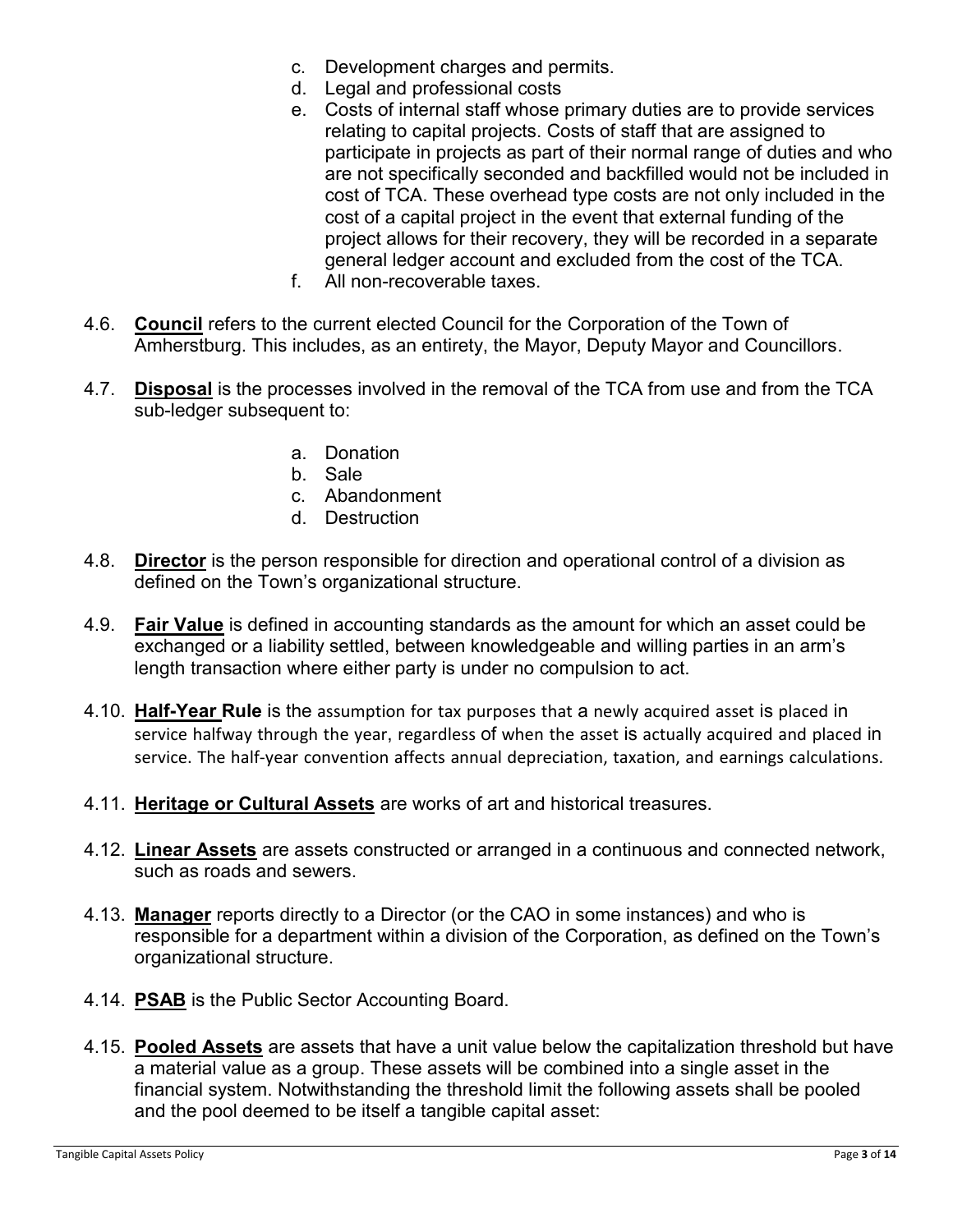- a. Computers and peripherals
- b. Software
- c. Street lights
- d. Fire hydrants
- e. Firemen uniforms
- f. Service revolvers
- 4.16. **Senior Management Team (SMT)** is comprised of the Chief Administrative Officer and the Directors. If a Director is unavailable, a delegate may be assigned.
- 4.17. **Staff** is any person employed with the Town of Amherstburg, including any union or nonunion, regular or temporary, full-time, part-time, seasonal or casual staff member, including but not limited to permanent staff, temporary staff, students, recreation staff, contract employees, and paid work placements.
- 4.18. **Straight-Line Amortization** allocates the cost less estimated residual value of a capital asset equally over each year of its estimated useful life. Tangible capital assets shall be deemed to have no residual value for the purposes of calculating amortization.
- 4.19. **Tangible Capital Assets (TCAs)** are non-financial assets having physical substance that:
	- a. Are held for use in the production or supply of goods and services, for rental to others, for administrative purposes or for the development, construction, maintenance or repair of other tangible capital assets.
	- b. Have useful economic lives extending beyond an accounting period.
	- c. Are to be used on a continuing basis.
	- d. Are not for sale in the ordinary course of operations.
- 4.20. **Town** is the Corporation of the Town of Amherstburg.
- 4.21. **Treasurer** is the Treasurer for the Corporation of the Town of Amherstburg.
- 4.22. **Useful Life** is the estimate of either the period over which a local government expects to use a tangible capital asset, or the number of production, or similar units that it can obtain from the tangible capital asset. The life of a tangible capital asset may extend beyond its useful life. The life of a tangible capital asset, other than land, is finite and is normally the shortest of the physical, technological, commercial, and legal life.
- 4.23. **Write-down** is a reduction in the cost of a tangible capital asset to reflect the decline in the asset's value due to a permanent impairment.
- 4.24. **Work in Progress (WIP)** is the accumulation of costs for TCA that are in construction or development in progress but are not yet in use or the capital project is still open to accumulate costs.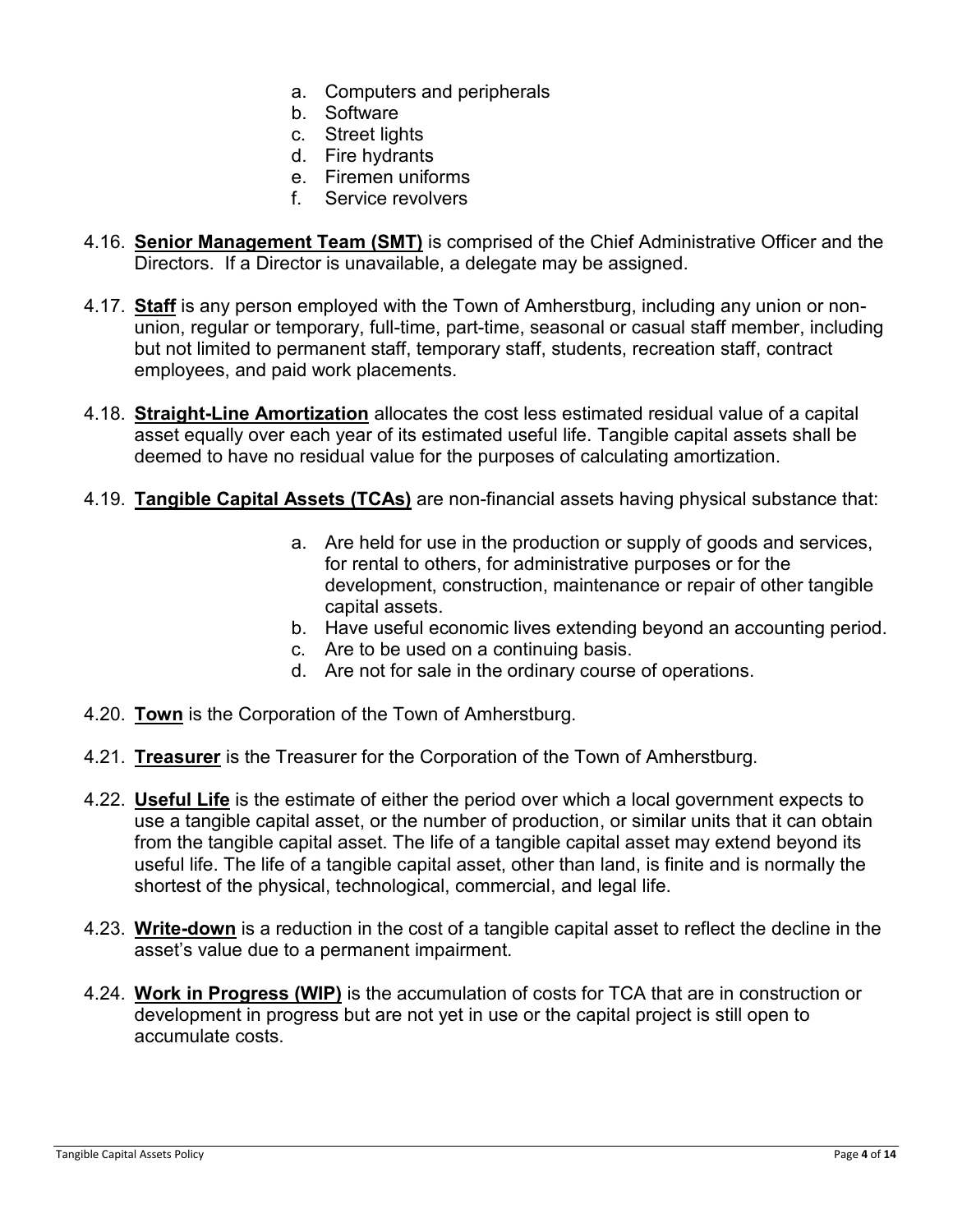# **5. INTERPRETATIONS:**

- 5.1. Any reference to this policy to any statute or any section of a statute shall, unless expressly stated, be deemed to be reference to the statute as amended, restated or re-enacted from time to time. Any references to a By-law or Town policy shall be deemed to be a reference to the most recent passed policy or By-law and any replacements thereto.
- 5.2. Where the Treasurer is authorized to undertake any act pursuant to this policy, such act may be undertaken by the Treasurer's authorized designate.

## **6. GENERAL CONDITIONS:**

### 6.1. **Asset Category**

- 6.1.1. TCAs will be recorded by appropriate category into the Financial Reporting TCA sub-ledger.
- 6.1.2. Assets considered "pooled" will be recorded into specific accounts and/or chartfields as stipulated in pooled assets procedures. Appendix A attached provides the listing of TCA categories.

### 6.2. **TCA Thresholds**

- 6.2.1. Minimum thresholds for each asset category will be utilized to determine whether or not to include an asset into the Financial Reporting TCA sub-ledger.
- 6.2.2. Pooled assets will be recorded as stipulated in pooled asset procedures. Appendix B attached provides the listing of TCA thresholds.

#### 6.3. **Amortization and Useful Life**

- 6.3.1. TCAs will be assigned an appropriate amortization method and useful life for recording and reporting purposes in the Financial Reporting TCA sub-ledger. Strategies employed to assign useful lives to assets included, but are not limited to:
	- 6.3.1.1. Engineering estimates.
	- 6.3.1.2. Historical precedent of longevity of similar assets.
	- 6.3.1.3. Design estimates.

#### 6.4. **Acquisitions**

- 6.4.1. Acquisitions will be administered in accordance with the Town's Procurement Policy and will be recorded including all costs associated with making the asset operational in the calendar year purchased or donated.
- 6.4.2. The half-year rule will be applied for recording purposes.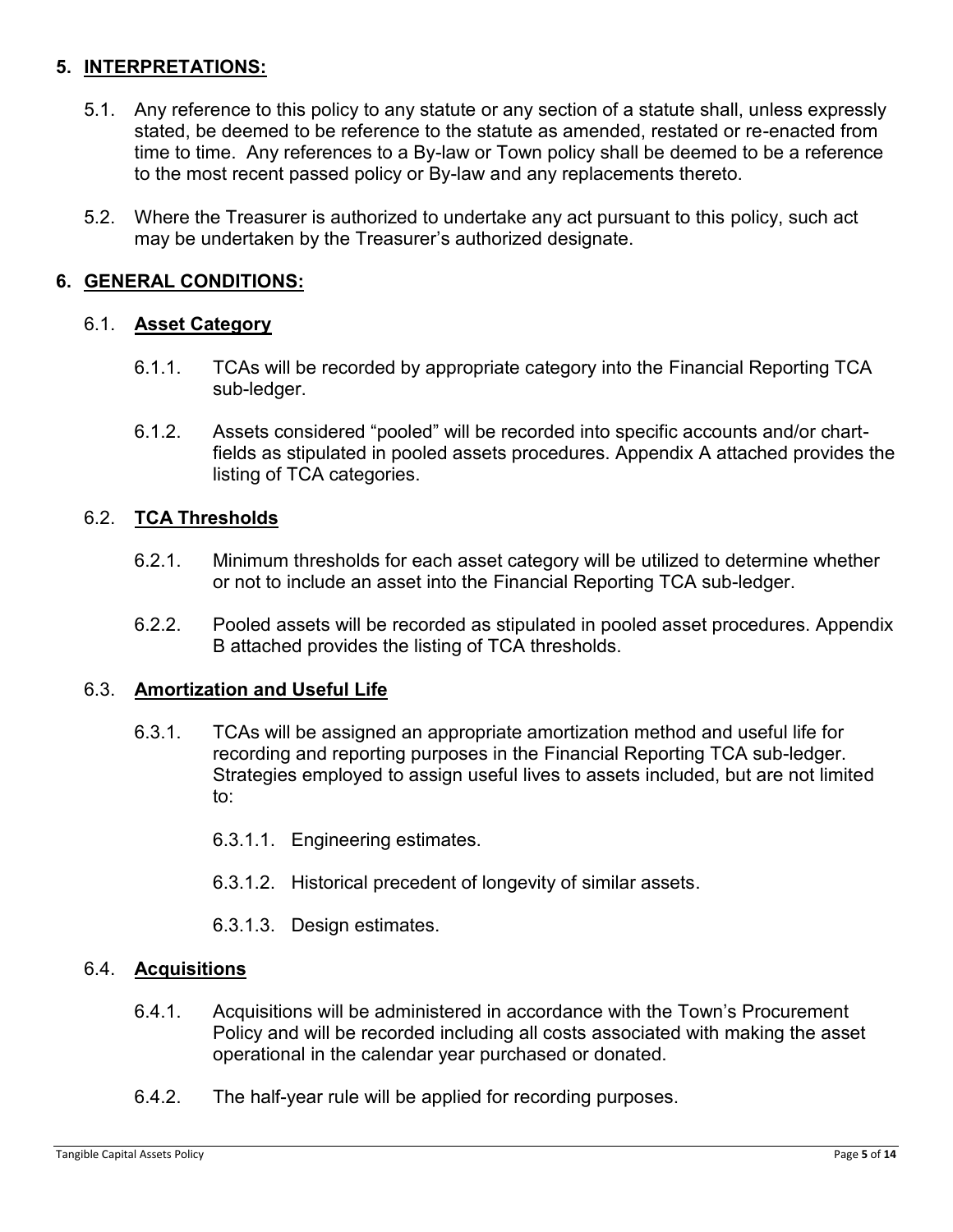### 6.5. **Disposal of TCAs**

- 6.5.1. Disposals of TCAs will be conducted in accordance with the Town's Procurement Policy and Disposition of Surplus Town Property Policy.
- 6.5.2. All revenue from the disposal of TCAs must be recorded to the general ledger within the appropriate department.

#### 6.6. **Betterments**

- 6.6.1. A betterment must significantly improve one of the following:
	- 6.6.1.1. Physical output or service capacity.
	- 6.6.1.2. Operating Costs.
	- 6.6.1.3. Useful Life.
	- 6.6.1.4. Quality of output.
- 6.6.2. All reported betterments will be evaluated on a case-by-case basis using a consultative process.

#### 6.7. **Write Downs**

- 6.7.1. Normal wear and tear does not constitute a write-down and is considered normal amortization.
- 6.7.2. All reported write-downs will be evaluated on a case-by-case basis using a consultative process.

#### 6.8. **TCA Capital Leases**

6.8.1. All reported capital leases will be evaluated on a case-by-case basis using a consultative process.

#### 6.9. **Heritage or Cultural Assets**

- 6.9.1. Heritage or cultural assets are not subject to capitalization and amortization since it is not possible to make a reasonable estimate of the future benefits of such property.
- 6.9.2. Existence of heritage or cultural assets will be disclosed as a note to the financial statements.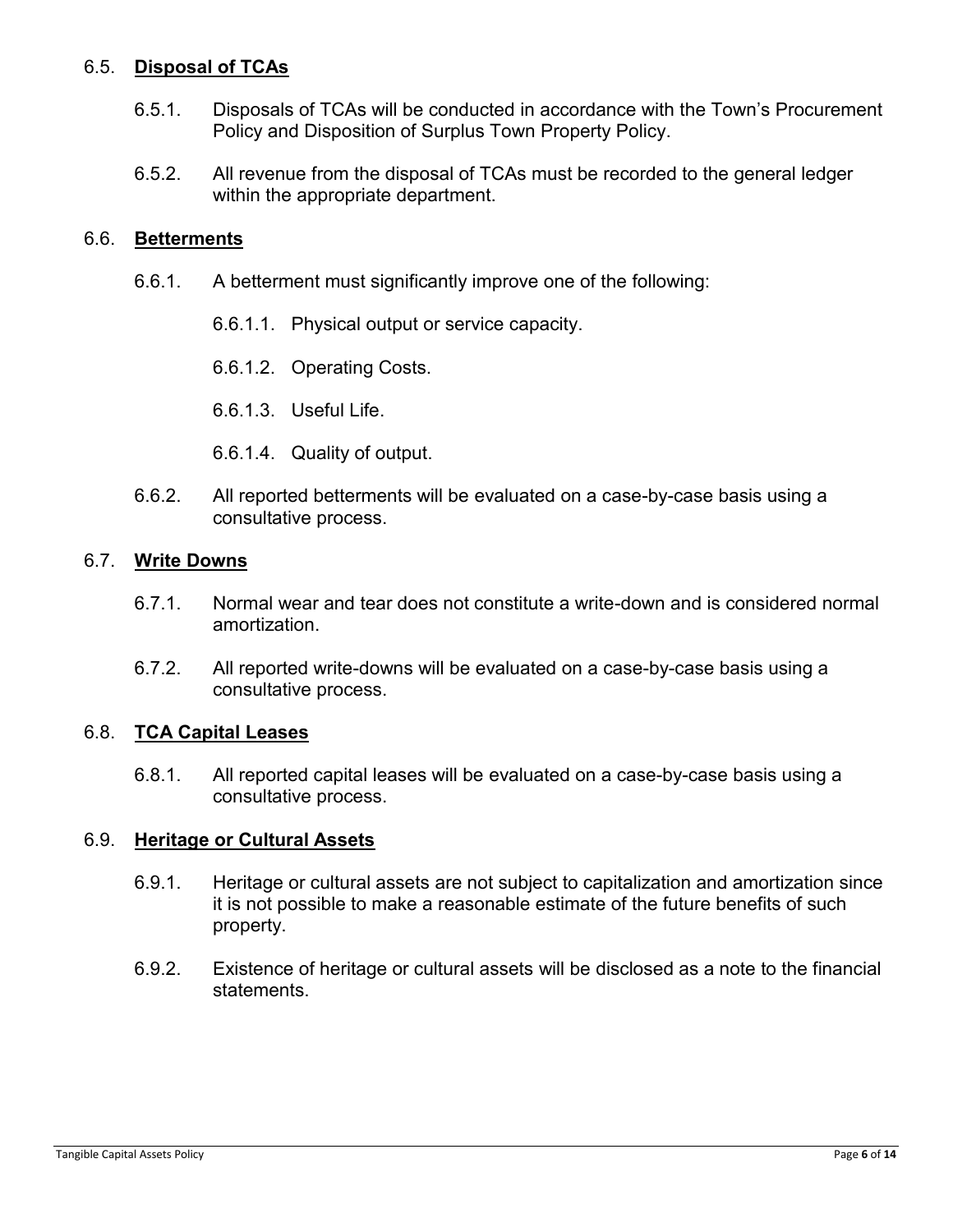# **7. RESPONSIBILITITES AND AUTHORITIES**

- 7.1. **Town Council** has the authority and responsibility to:
	- 7.1.1. Ensure, through Administration, that policies and procedures are in place to provide for the recording and reporting of all Town of Amherstburg TCAs.
- 7.2. **Senior Management Team (SMT)** has the authority and responsibility to:
	- 7.2.1. Ensure that their direct reports comply with this policy and all related TCA procedures that facilitate the recording and reporting of TCAs.
- 7.3. **Director of Financial Services/Treasurer** has the authority and responsibility to:
	- 7.3.1. Ensure that TCAs are reported in compliance with PSAB 3150 requirements.
	- 7.3.2. Provide an acceptable accounting structure that supports the recording of TCAs.
	- 7.3.3. Provide communication, training, and on-going support regarding the use of this policy and related procedures.
	- 7.3.4. Review this policy and attached appendices annually, or sooner if required, and update as necessary in consultation with the Town's external auditors.
- 7.4. **Directors** have the authority and responsibility to:
	- 7.4.1. Ensure the on-going recording of TCA activity is conducted in accordance with established TCA procedures and this policy.
	- 7.4.2. Reporting TCA activity to the Supervisor of Accounting.
	- 7.4.3. Sign an annual Year-End Asset Activity Schedule, as prepared by the Financial Services Department, as a declaration of the accuracy and completeness of departmental TCA activity. This schedule provides information required for the annual external audit.

#### 7.5. **Supervisor of Accounting** has the authority and responsibility to:

- 7.5.1. Assess reported TCA activity data for completeness, accuracy, and auditability.
- 7.5.2. Maintain the Financial Reporting TCA sub-ledger including but not limited to:
	- 7.5.2.1. Importing TCA activity data;
	- 7.5.2.2. Data integrity verifications;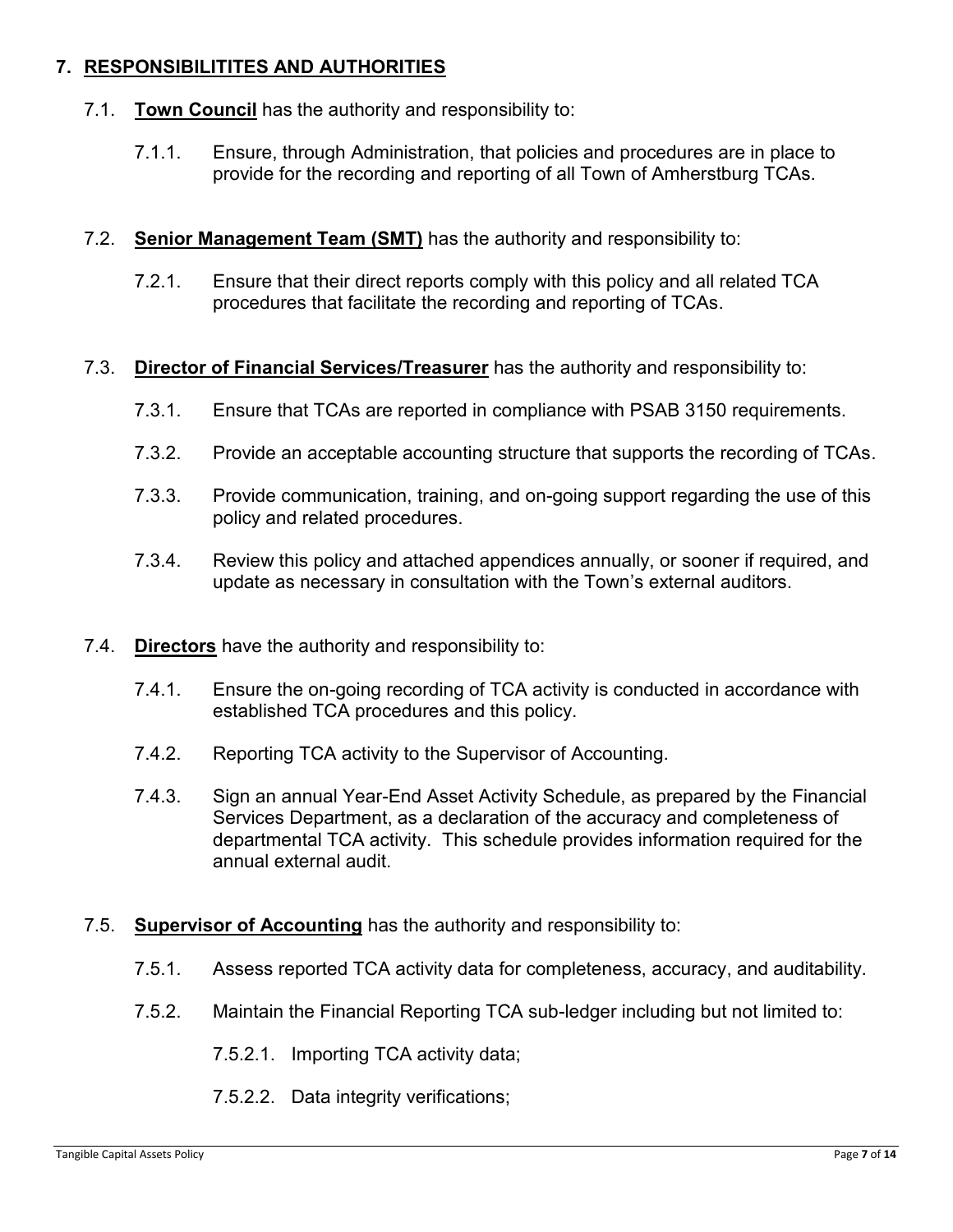- 7.5.2.3. Reviewing asset categories for appropriateness;
- 7.5.2.4. Reviewing asset thresholds;
- 7.5.2.5. Reviewing useful life;
- 7.5.2.6. Adjusting entries as required
- 7.5.3. Conduct an annual review of capital fund expenditures to ensure the proper capitalization of completed projects, identification, and categorization of work in progress and operating expenses.
- 7.5.4. Prepare an annual Year-End Asset Activity Schedule.
- 7.5.5. Prepare, safeguard, and maintain the TCA activity file to support all required audits.

### **8. REFERENCES AND RELATED DOCUMENTS**

- 8.1. Procurement Policy
- 8.2. Disposition of Surplus Town Property Policy

#### **9. PROCEDURES**

9.1. Administration has the authority to establish procedures for implementing this policy and to amend those procedures as required in the best interests of the Town with the concurrence of the CAO and Town Solicitor (if required).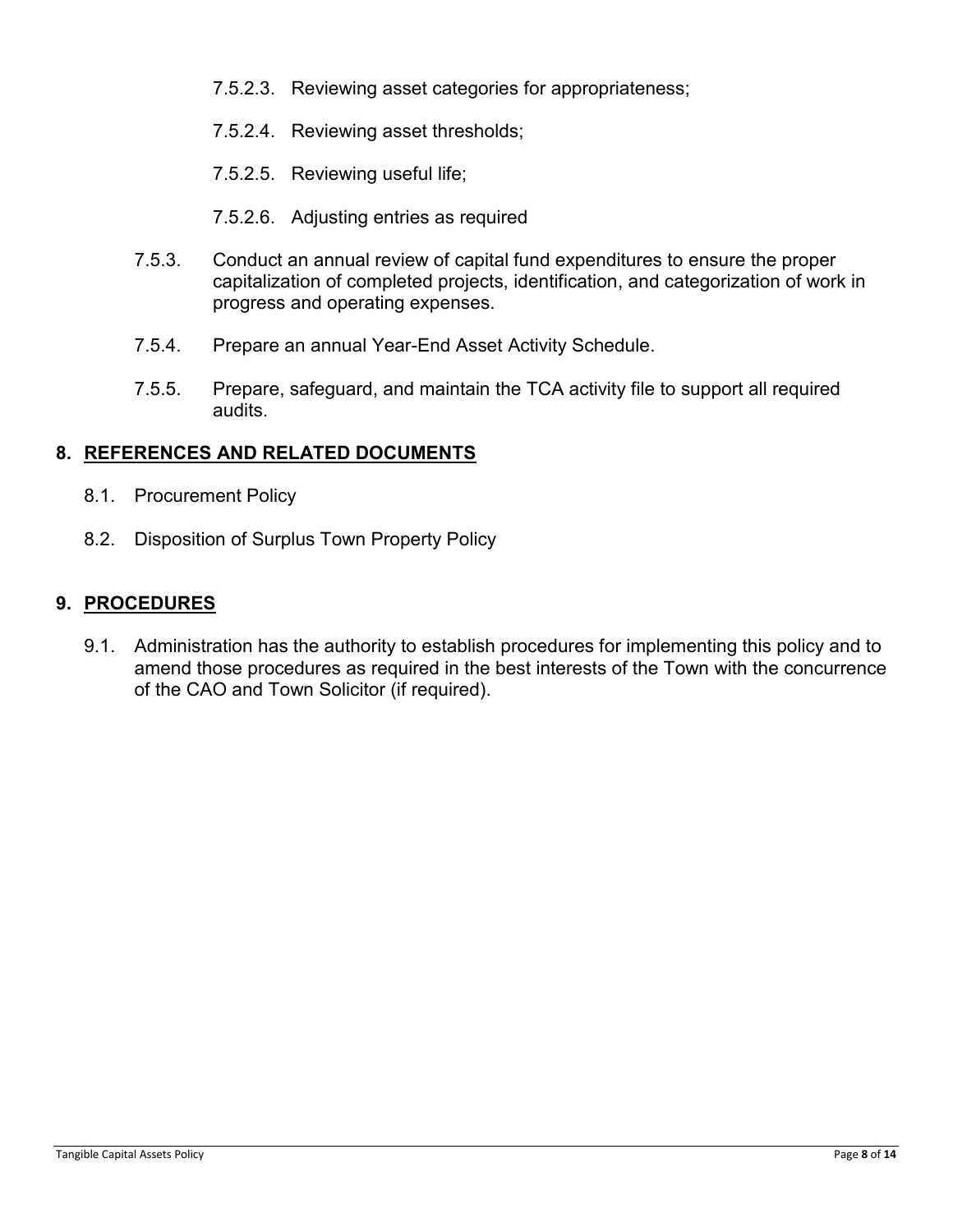# **APPENDIX A – TCA CATEGORIES**

1. The following is a list of asset classes, categories and sub-categories the Town shall use:

| <b>PRIMARY ASSET</b><br><b>CLASS</b> | <b>CATEGORY</b>                                     | <b>SUB-CATEGORIES</b>                                                                                                                                                                                 |  |
|--------------------------------------|-----------------------------------------------------|-------------------------------------------------------------------------------------------------------------------------------------------------------------------------------------------------------|--|
| Infrastructure                       | Water                                               | Watermains<br>Valves<br>Hydrants<br><b>Water Treatment Plants</b>                                                                                                                                     |  |
| Infrastructure                       | Wastewater                                          | <b>Sewer Mains</b><br><b>Pump Stations</b><br><b>Sewage Treatment Plants</b><br>Lagoons                                                                                                               |  |
| Infrastructure                       | Transportation                                      | Roads<br><b>Bridges and Culverts</b><br><b>Traffic Signals</b><br>Signs, etc.                                                                                                                         |  |
| Infrastructure                       | <b>Storm Water</b>                                  | <b>Manholes</b><br><b>Catch Basins</b><br><b>Storm Sewers</b>                                                                                                                                         |  |
|                                      |                                                     |                                                                                                                                                                                                       |  |
| General                              | Land                                                | N/A                                                                                                                                                                                                   |  |
| General                              | <b>Land Improvements</b>                            | Playground & Park Equipment<br><b>Turf Fields</b><br>Picnic Shelters, etc.                                                                                                                            |  |
| General                              | <b>Buildings &amp; Improvements</b>                 | <b>Structures</b><br><b>Site Elements</b><br><b>Interior &amp; Exterior Components</b><br><b>Mechanical/Electrical Systems</b><br>Fire & Safety<br><b>Furniture &amp; Fixtures</b><br>Arena<br>Marina |  |
| General                              | <b>Technology &amp; Communications</b><br>Equipment | Hardware & Peripherals<br>Software<br>Communication Equipment, etc.                                                                                                                                   |  |
| General                              | Fleet                                               | Cars<br><b>Police Cruisers</b><br><b>Light Trucks</b><br><b>Fire Trucks</b>                                                                                                                           |  |
| General                              | Machinery & Equipment                               | <b>General Equipment</b><br><b>Grounds Equipment</b><br><b>Heavy Construction Equipment.</b>                                                                                                          |  |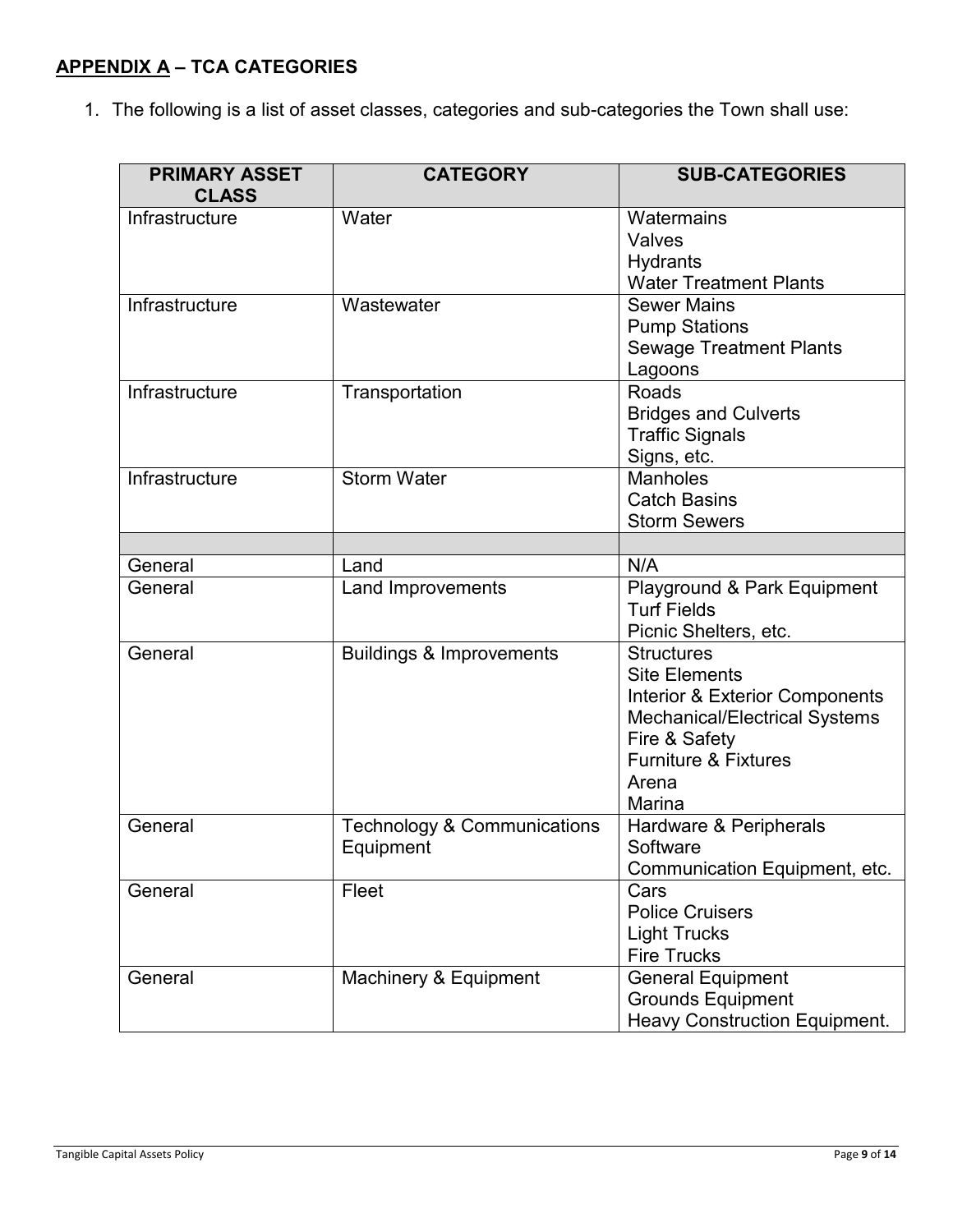# **APPENDIX B – TCA THRESHOLDS**

1. Capitalization thresholds are established to determine whether expenditures are to be capitalized as assets, and depreciated or treated as current year expenditures charged to operations.

| <b>PRIMARY ASSET</b><br><b>CLASS</b> | <b>ASSET CATEGORY</b>                   | <b>CAPITALIZATION</b><br><b>THRESHOLD</b> |  |  |
|--------------------------------------|-----------------------------------------|-------------------------------------------|--|--|
| Infrastructure                       | Water                                   | \$10,000                                  |  |  |
| Infrastructure                       | Wastewater                              | \$10,000                                  |  |  |
| Infrastructure                       | Transportation                          | \$10,000                                  |  |  |
| Infrastructure                       | <b>Storm Water</b>                      | \$10,000                                  |  |  |
|                                      |                                         |                                           |  |  |
| General                              | Land                                    | Capitalize Only                           |  |  |
| General                              | Land Improvements                       | \$5,000                                   |  |  |
| General                              | <b>Buildings &amp; Improvements</b>     | \$5,000                                   |  |  |
| General                              | Technology & Communication<br>Equipment | \$5,000                                   |  |  |
| General                              | <b>Construction in Progress</b>         | <b>Capitalize Only</b>                    |  |  |
| General                              | Vehicles                                | \$5,000                                   |  |  |
| General                              | Machinery & Equipment                   | \$5,000                                   |  |  |

- 2. The threshold levels applies to capital goods purchased and capital projects constructed.
- 3. Long term assets that do not individually meet threshold limits, but do meet threshold limits when aggregated, are to be capitalized.
- 4. Betterments are capitalized when they extend the useful life of the asset.
- 5. Further refinement to threshold levels may occur as the Town continues to develop its asset reporting needs.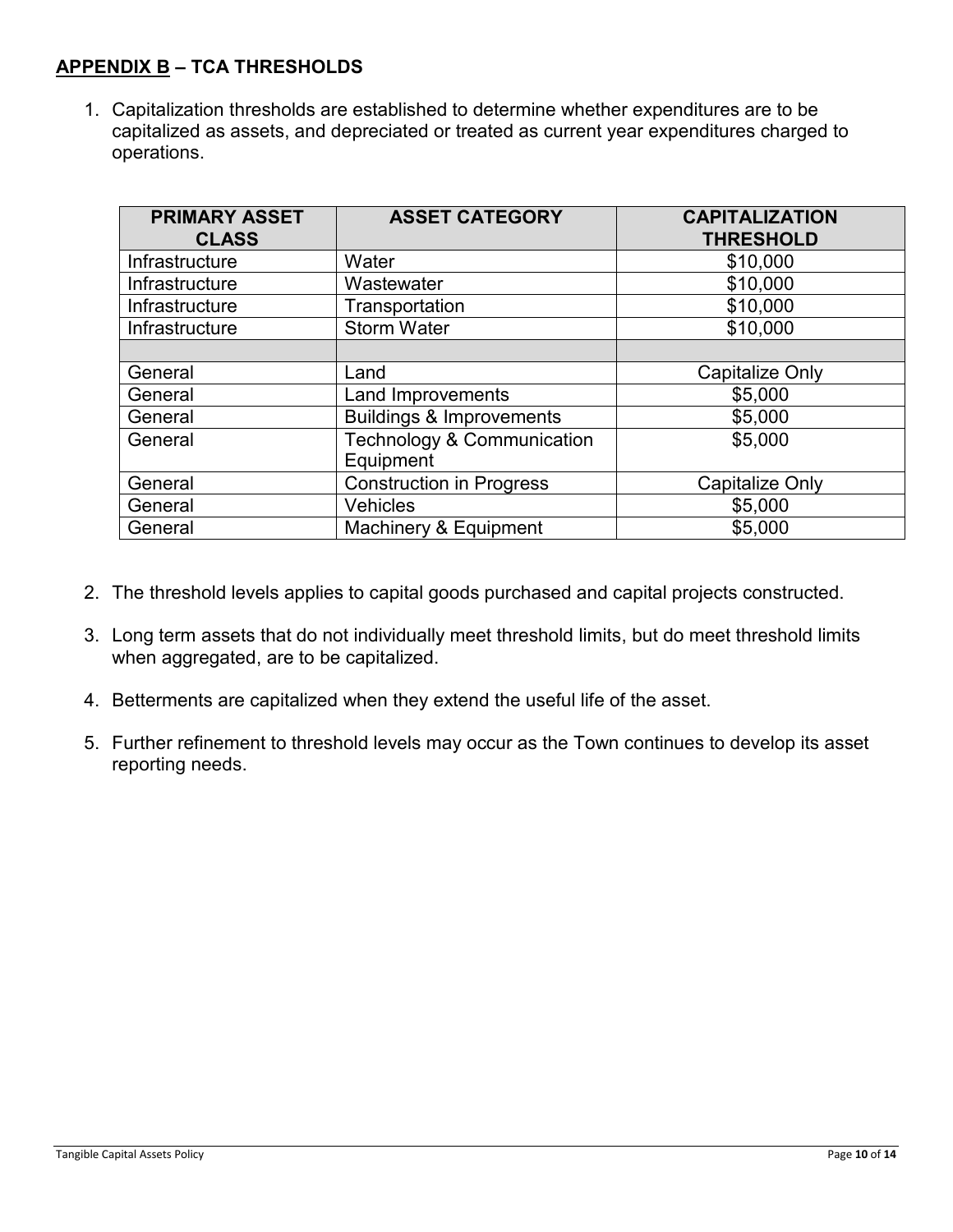# **APPENDIX C – AMORTIZATION RATE SCHEDULE**

| <b>PRIMARY CLASS</b> | <b>ASSET CATEGORY</b> | <b>SUB-CATEGORY</b>             | <b>COMPONENT</b> | <b>ESTIMATED USEFUL LIFE</b> |
|----------------------|-----------------------|---------------------------------|------------------|------------------------------|
| Infrastructure       | Water                 | Watermains                      | N/A              | 100                          |
|                      |                       | Valves                          | N/A              | 100                          |
|                      |                       | Hydrants                        | N/A              | 75                           |
|                      |                       | <b>Water Treatment Plants</b>   | N/A              | 20-50                        |
|                      |                       | <b>Water Tower</b>              | N/A              | 50                           |
|                      |                       |                                 |                  |                              |
| Infrastructure       | Wastewater            | <b>Sewer Mains</b>              | N/A              | 100                          |
|                      |                       | <b>Pump Stations</b>            | N/A              | 50                           |
|                      |                       | <b>Sewage Treatment Plants</b>  | N/A              | 30-50                        |
|                      |                       |                                 |                  |                              |
| Infrastructure       | Transportation        | <b>Asphalt Road Surface</b>     | N/A              | 20                           |
|                      |                       | <b>Concrete Road Surface</b>    | N/A              | 25                           |
|                      |                       | <b>Paved Stone Road Surface</b> | N/A              | 15                           |
|                      |                       | <b>Gravel Road Surface</b>      | N/A              | 20                           |
|                      |                       | Tar & Chip Road Surface         | N/A              | 20                           |
|                      |                       | <b>Road Substructure</b>        | N/A              | 40                           |
|                      |                       | <b>Bridges</b>                  | N/A              | 30                           |
|                      |                       | <b>Culverts</b>                 | N/A              | 30                           |
|                      |                       | <b>Sidewalks</b>                | N/A              | 30                           |
|                      |                       | Parking Lights                  | N/A              | 30                           |
|                      |                       | <b>Traffic Lights</b>           | N/A              | 20                           |
|                      |                       | <b>Street Lights</b>            | N/A              | 30                           |
|                      |                       | Signage                         | N/A              | 5                            |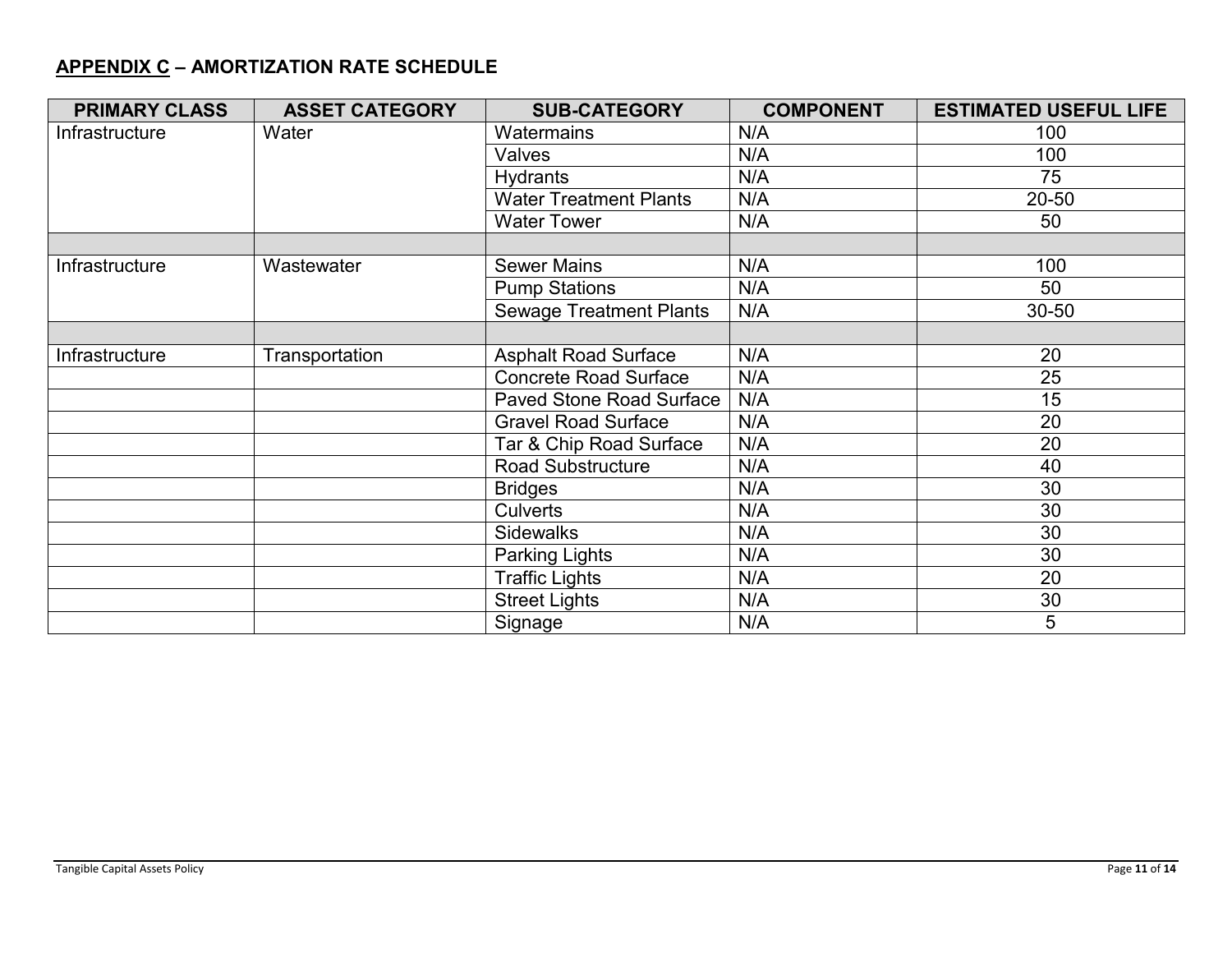# **APPENDIX C – AMORTIZATION RATE SCHEDULE (Continued)**

| <b>PRIMARY CLASS</b> | <b>ASSET CATEGORY</b> | <b>SUB-CATEGORY</b>        | <b>COMPONENT</b>                | <b>ESTIMATED USEFUL LIFE</b> |
|----------------------|-----------------------|----------------------------|---------------------------------|------------------------------|
| Infrastructure       | <b>Storm Water</b>    | Manholes                   | N/A                             | 50                           |
|                      |                       | <b>Catch Basins</b>        | N/A                             | 50                           |
|                      |                       | <b>Storm Drains</b>        | N/A                             | 50                           |
|                      |                       |                            |                                 |                              |
| General              | Land Improvements     | Playground & Park          | N/A                             | $5 - 15$                     |
|                      |                       | Equipment                  |                                 |                              |
|                      |                       | <b>Turf Fields</b>         | N/A                             | 20                           |
|                      |                       | Washrooms                  | N/A                             | 20                           |
|                      |                       | <b>Picnic Shelters</b>     | N/A                             | 20                           |
|                      |                       | Outdoor pools, spray pools | N/A                             | 20                           |
|                      |                       |                            |                                 |                              |
| General              | <b>Buildings</b>      | <b>Structures</b>          | N/A                             | 40                           |
|                      |                       | <b>Exterior Envelope</b>   | <b>Roofs</b>                    | 20                           |
|                      |                       |                            | Windows                         | 20                           |
|                      |                       |                            | <b>Doors</b>                    | 20                           |
|                      |                       |                            | Concrete                        | 20                           |
|                      |                       |                            | Other                           | 20                           |
|                      |                       | Mechanical/Electrical      | <b>HVAC Systems</b>             | 20                           |
|                      |                       |                            | Lighting                        | 20                           |
|                      |                       |                            | <b>Security Systems</b>         | 20                           |
|                      |                       |                            | <b>Electrical Panel</b>         | 20                           |
|                      |                       | <b>Interior Envelope</b>   | Flooring                        | 20                           |
|                      |                       |                            | <b>Furniture &amp; Fixtures</b> | 20                           |
|                      |                       | <b>Fire Safety</b>         | <b>Control Panel</b>            | 20                           |
|                      |                       |                            | <b>Smoke Detectors</b>          | 20                           |
|                      |                       | Plumbing                   | <b>Sprinkler System</b>         | 20                           |
|                      |                       | <b>Site Works</b>          | Asphalt                         | 20                           |
|                      |                       |                            | <b>Water Lines</b>              | 20                           |
|                      |                       |                            | <b>Sewer Lines</b>              | $\overline{20}$              |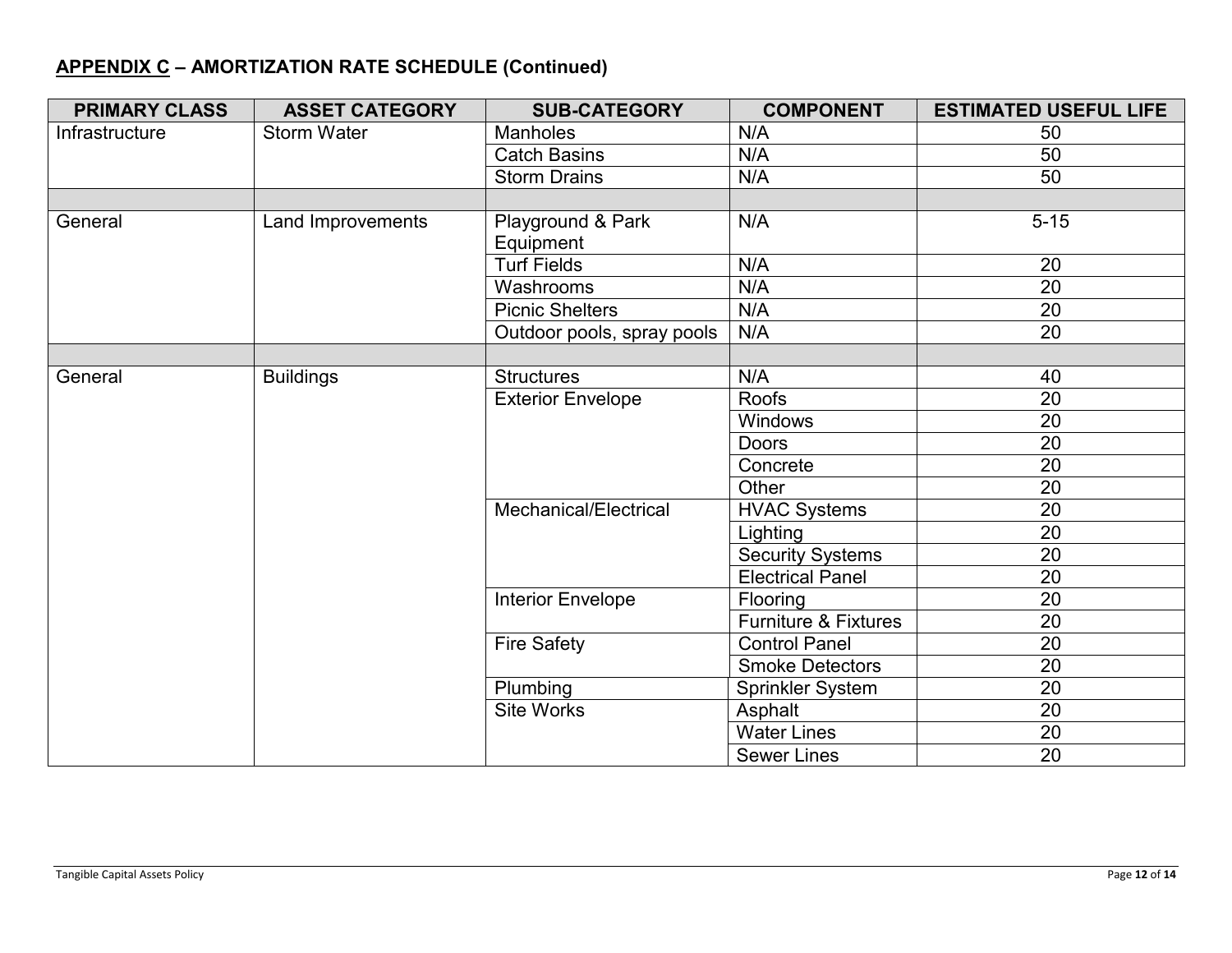# **APPENDIX C** – **AMORTIZATION RATE SCHEDULE (Continued)**

| <b>PRIMARY CLASS</b> | <b>ASSET CATEGORY</b>         | <b>SUB-CATEGORY</b> | <b>COMPONENT</b>       | <b>ESTIMATED USEFUL LIFE</b> |
|----------------------|-------------------------------|---------------------|------------------------|------------------------------|
| General              | <b>Buildings</b>              | Arena               | <b>Air Conditioner</b> | 20                           |
|                      |                               |                     | <b>Brine Chillers</b>  | 20                           |
|                      |                               |                     | Compressors            | $\overline{20}$              |
|                      |                               |                     | <b>Dehumidifiers</b>   | $\overline{20}$              |
|                      |                               |                     | Ice Resurfacing        | 15                           |
|                      |                               |                     | Machin                 |                              |
|                      |                               |                     | Ice Surface Lights     | $\overline{25}$              |
|                      |                               |                     | Low E Ceiling          | 15                           |
|                      |                               |                     | Refrigeration          | 25                           |
|                      |                               |                     | Condenser              |                              |
|                      |                               |                     | Scoreboard             | $\overline{25}$              |
|                      |                               |                     | Sound System           | 25                           |
|                      |                               | Marina              | Docks/Piers            | $\overline{30}$              |
|                      |                               |                     | <b>Seawalls</b>        | 50                           |
|                      |                               |                     | <b>Bulkheads</b>       | 50                           |
|                      |                               |                     | <b>Board Walks</b>     | 20                           |
|                      |                               |                     |                        |                              |
| General              | <b>Information Technology</b> | Telecommunications  | N/A                    | 5                            |